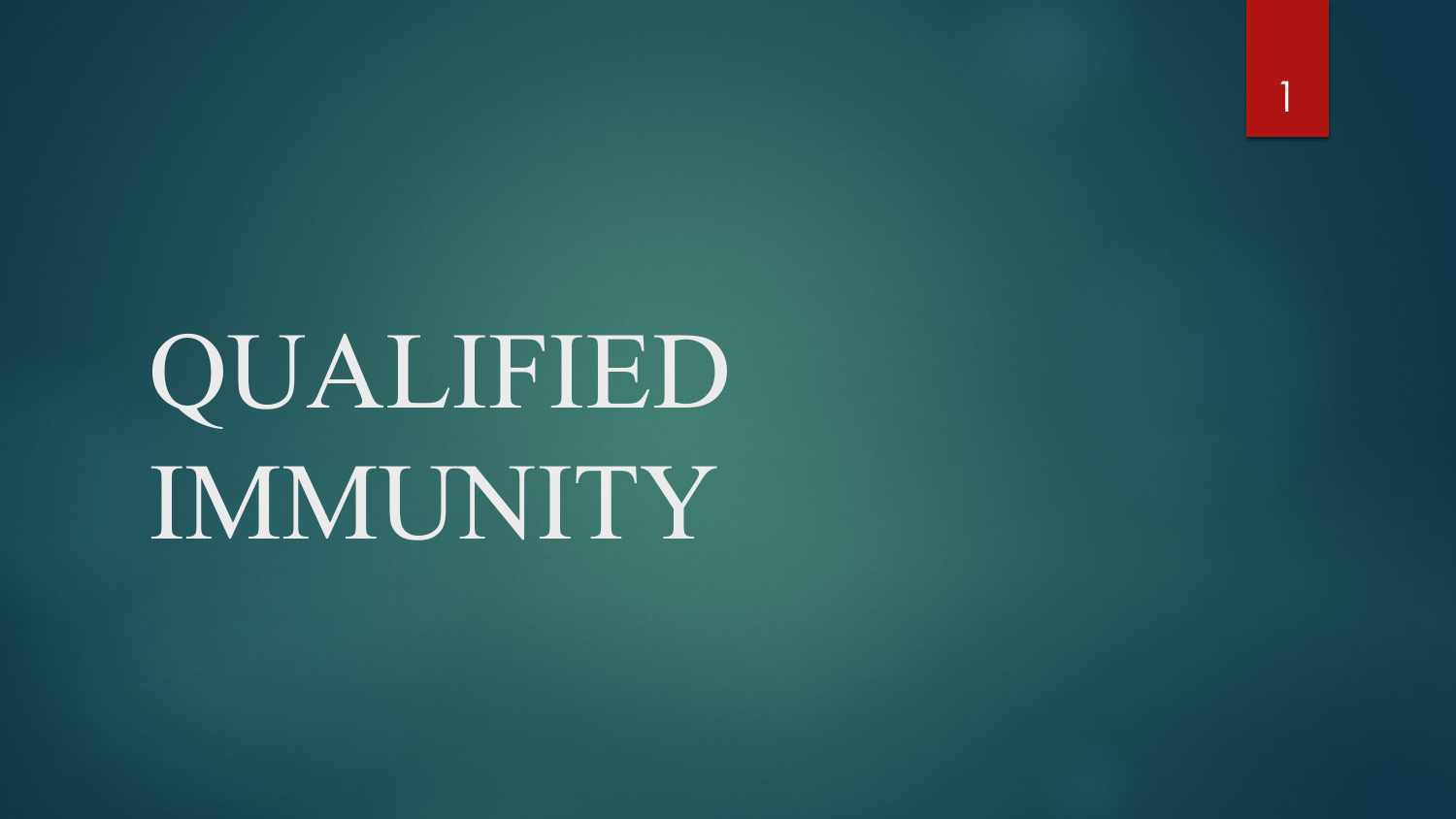# **WHAT IS QUALIFIED IMMUNITY?**

#### *Harlowe v. Fitzgerald, 457 U.S. 800, 818 (1982)*

 $\triangleright$  "We therefore hold that government officials performing discretionary functions generally are shielded from liability for civil damages insofar as their conduct does not violate clearly established statutory or constitutional rights of which a reasonable person would have known."

#### *Mitchell v. Forsyth, 472 U.S. 511, 526 (1985)*

 $\triangleright$  "An immunity from suit rather than mere defense to liability."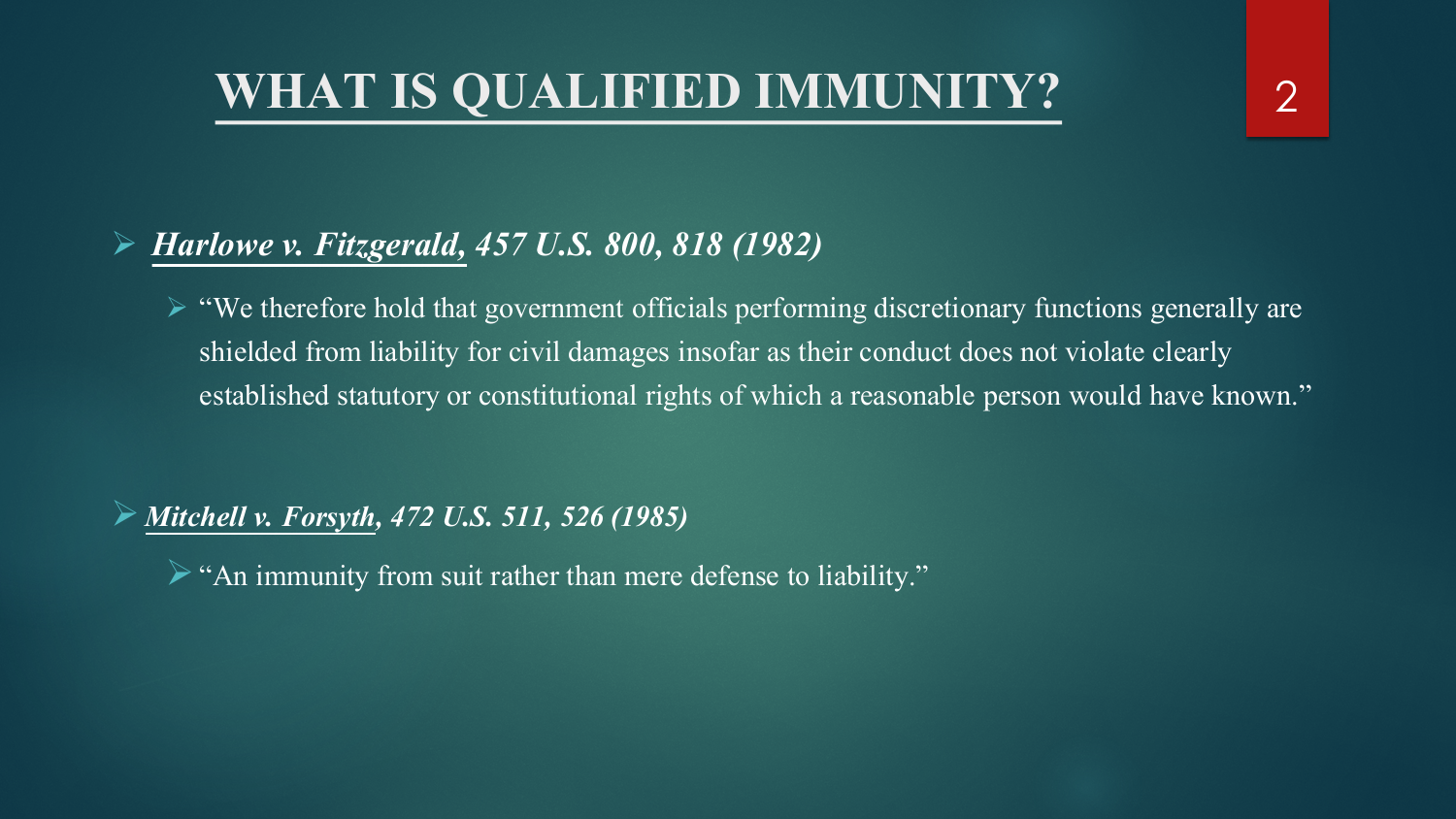# **WHY DOES THIS IMMUNITY EXIST?**

#### *Mitchell v. Forsyth, 472 U.S. 511, 525-26 (1985)*

- $\triangleright$  Limit liability for damage.
- $\triangleright$  General costs that would arise without immunity.
	- Distraction of officials from their governmental duties.
	- Inhibition of discretionary action.
	- Deterrence of able people from public service.

#### *Harlowe v. Fitzgerald, 457 U.S. 800, 814 (1982)*

 $\triangleright$  "Dampen the ardor of all but the most resolute, or the most irresponsible [public officials], in the unflinching discharge of their duties"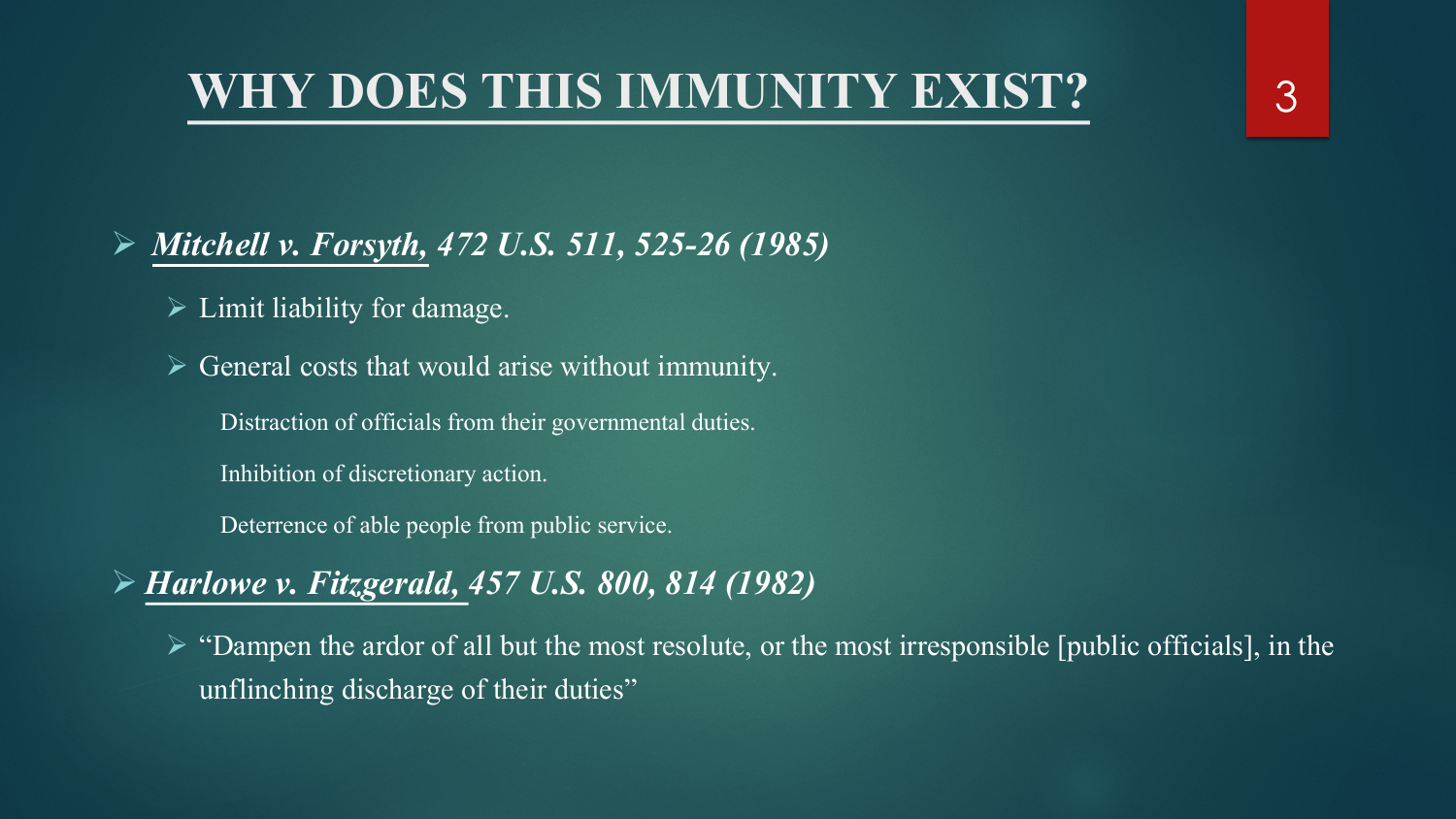### **WHEN QUALIFIED IMMUNITY APPLIES**

#### *42, U.S.C. § 1983*

 $\triangleright$  Every person who, under color of any statute, ordinance, regulation, custom, or usage, of any State or Territory or the District of Colombia, subjects, or causes to be subjected, any citizen of the United States or other person within the jurisdiction thereof to the *deprivation of any rights, privileges, or immunities secured by the Constitution and laws* shall be liable to the party injured in an action at law, suit in equity, or other proper proceeding for redress, except that in any action brought against a judicial officer for an act or omission taken in such officer's judicial capacity, injunctive relief shall not be granted unless a declaratory decree was violated or declaratory relief was unavailable.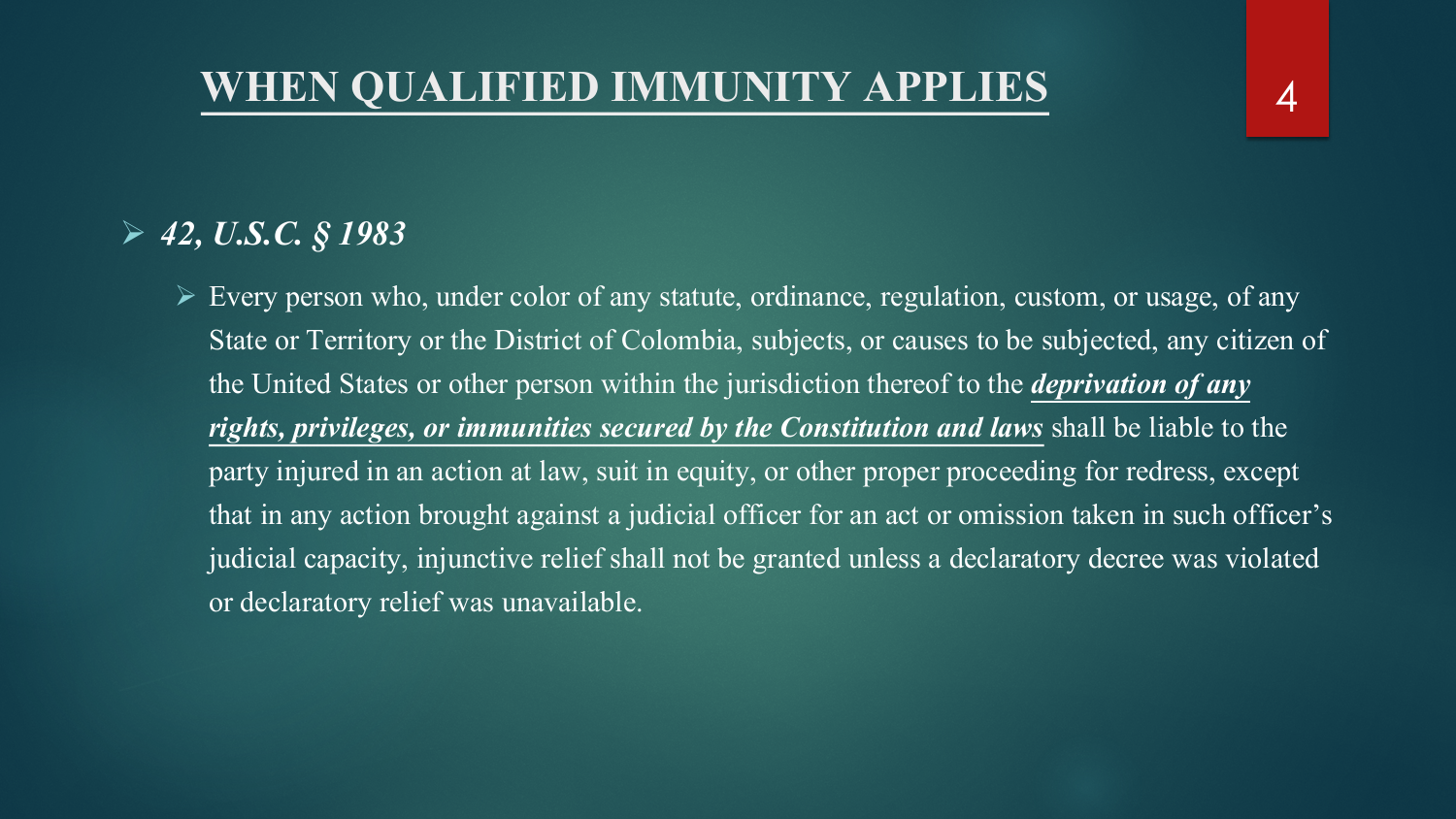- Constitutional Violations:
	- 1<sup>st</sup> Amendment: Free Speech
	- 4<sup>th</sup> Amendment: Excessive Force / Search and Seizure / Probably Cause
	- 8th Amendment: Prisoner medical needs
	- 14<sup>th</sup> Amendment: Due Process / Pre-trial detainee medical needs.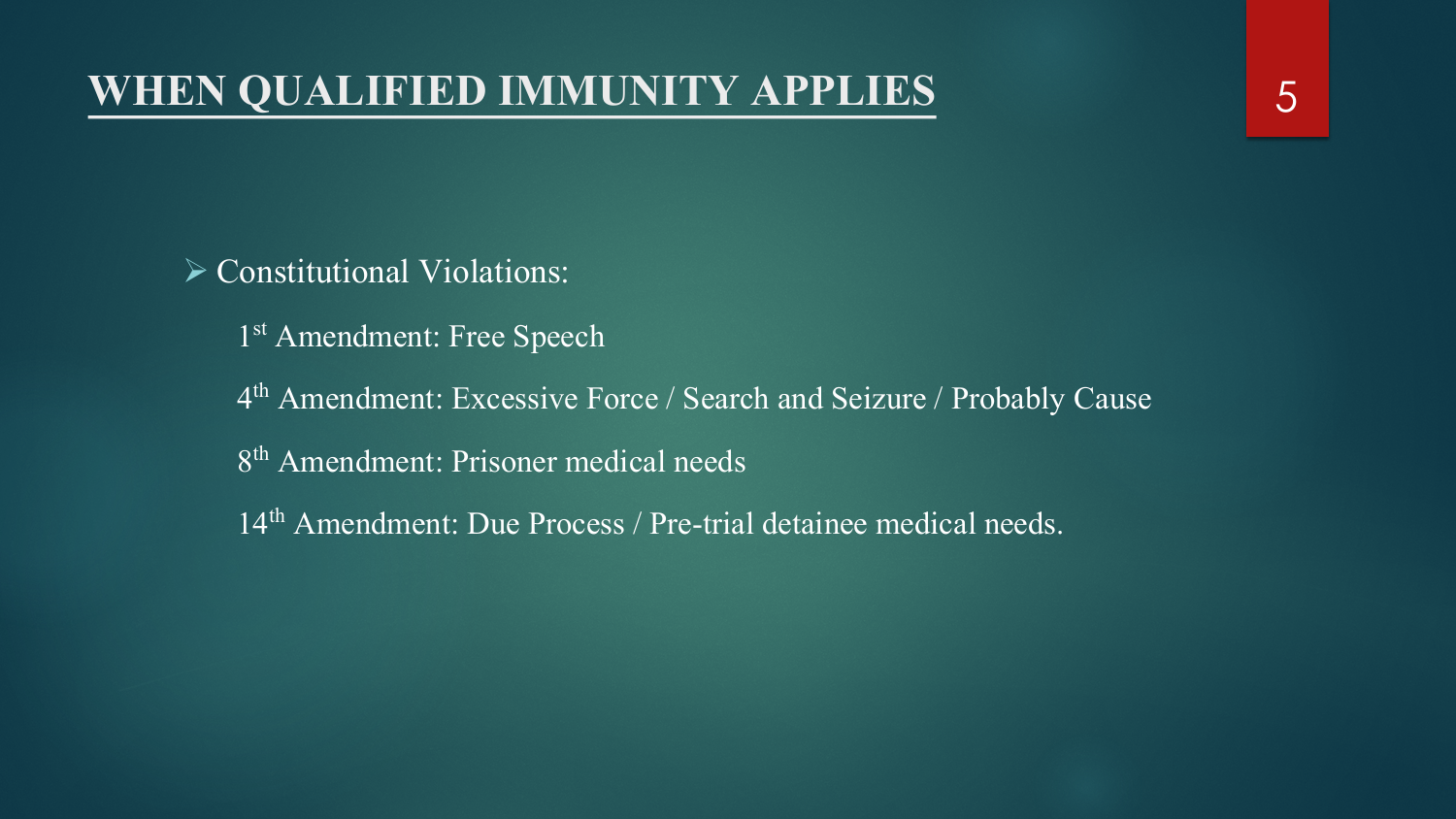#### **WHEN QUALIFIED IMMUNITY APPLIES**

*42 U.S.C. § 1983*

▶ **NO:** Monell v. Dep't of Soc. Servs. Of City of New York, 426 U.S. 658 (1978) Municipality

Official capacity: Policy or Custom and Failure to Train

**YES:** For Individual Capacity Claims

**NO:** Ministerial Acts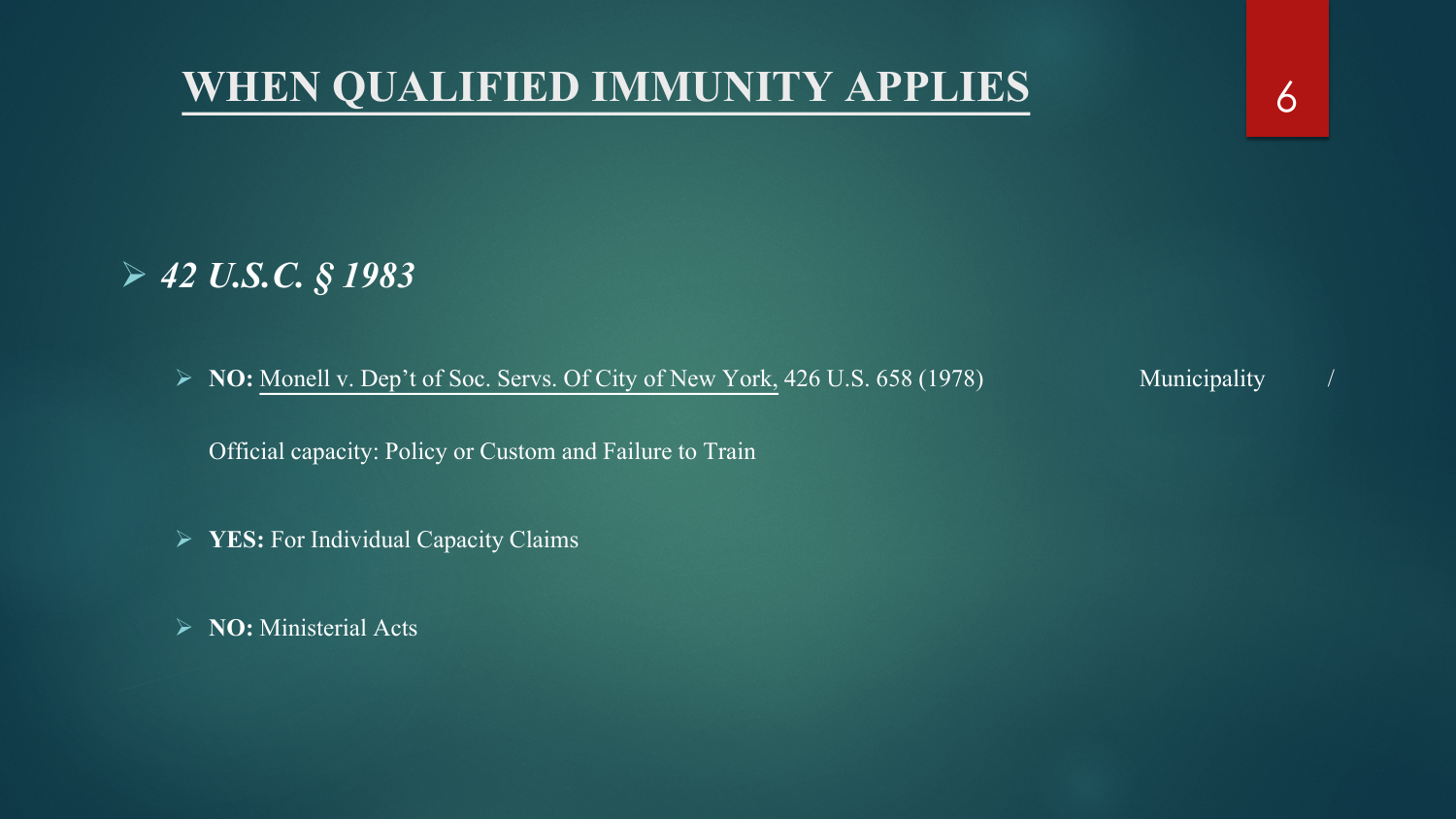### **WHEN QUALIFIED IMMUNITY APPLIES**

*State Law Claims*

Witzke v. City of Bismarck, 2006 ND 160, 718 N.W.2d 586

 $\triangleright$  N.D.C.C. 32-12.1-03(4) No Employee Liability

Exception: Reckless or grossly negligent conduct or willful or wanton misconduct

 $\triangleright$  N.D.C.C. 32-12.1-03(3) Immunities

 $\triangleright$  Discretionary Immunity / Public Duty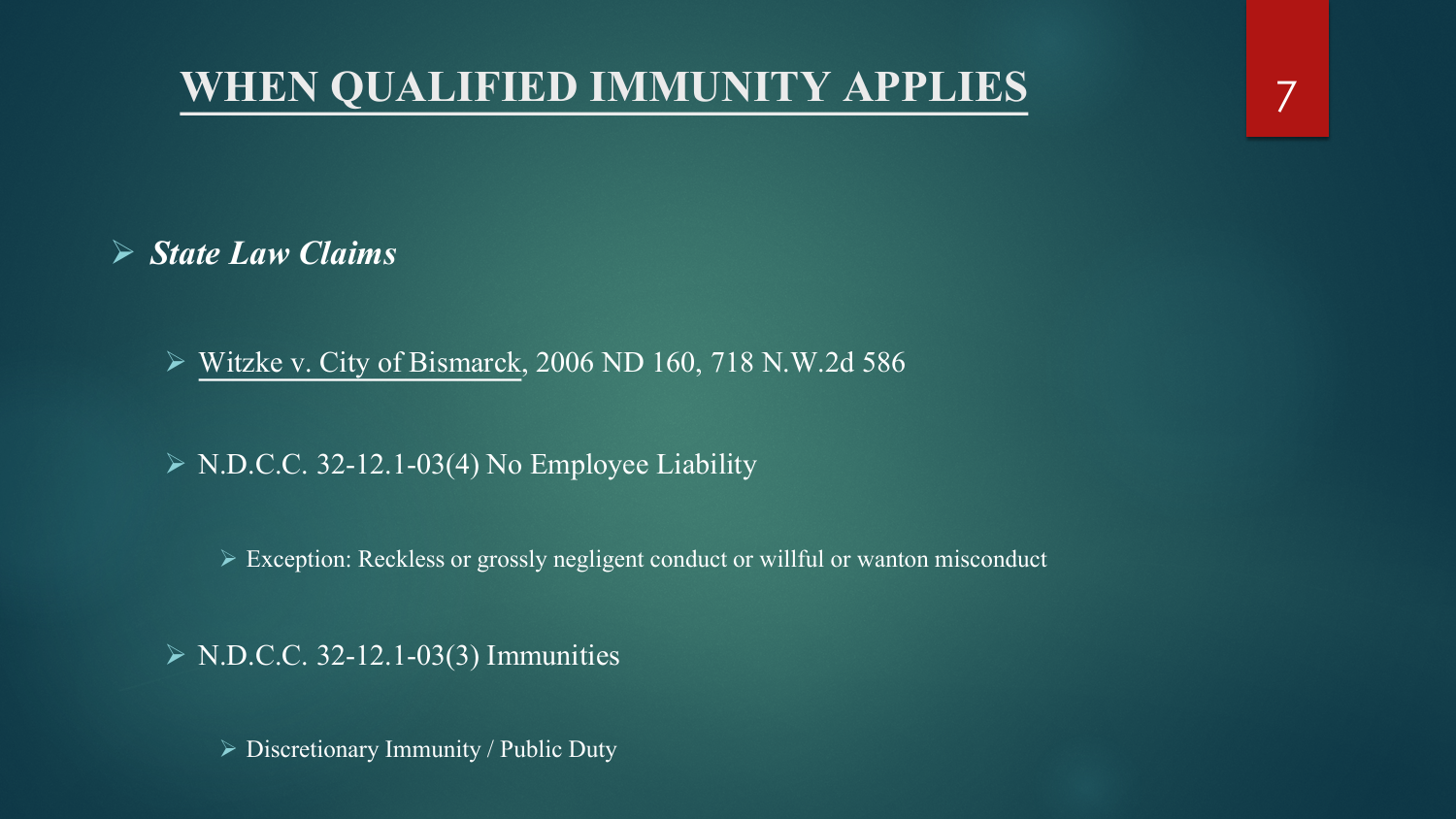

8

#### *Prosecutorial*

- Administrative / Investigation
- *Witness*
- *Judicial*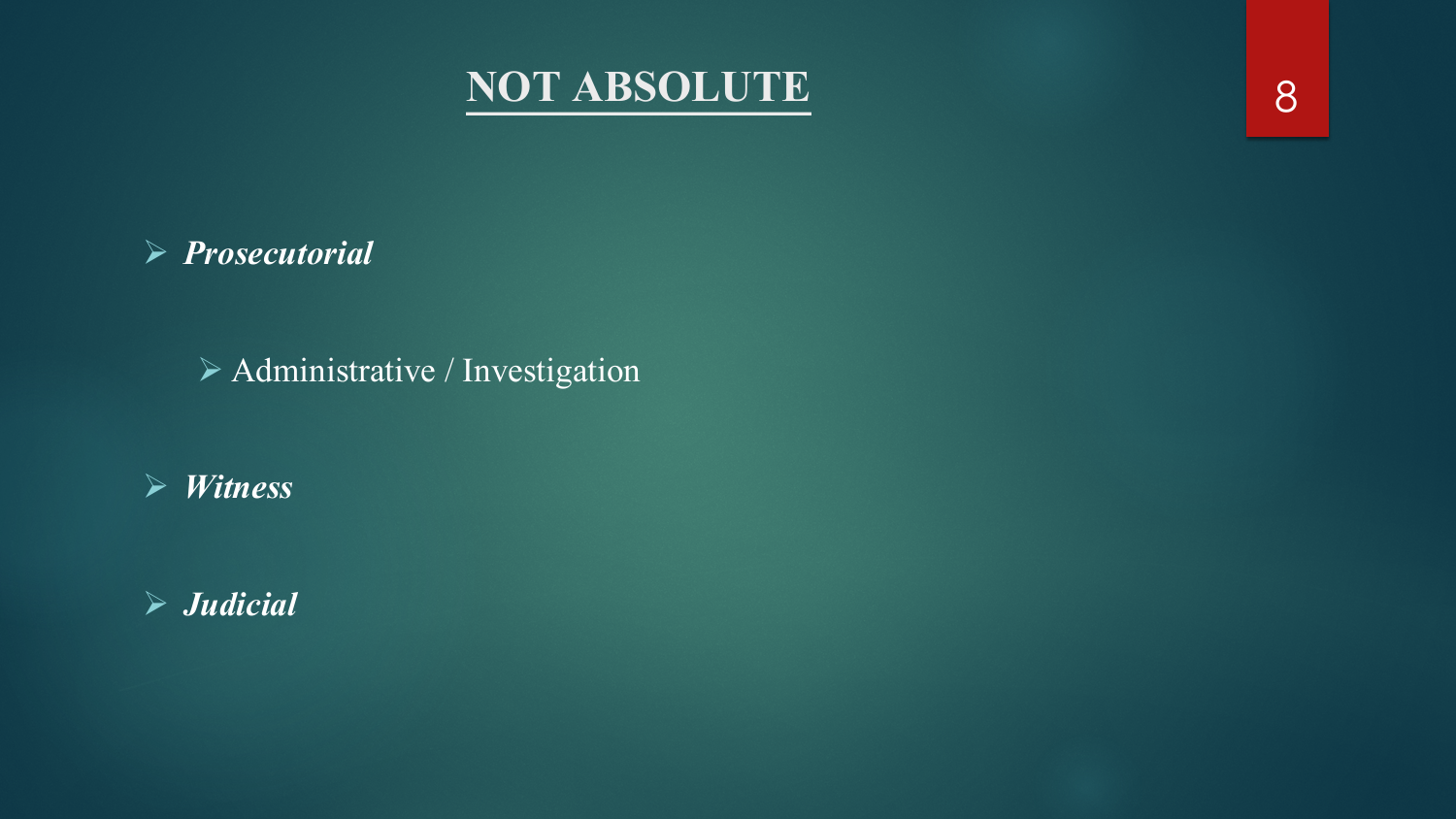#### **WHEN IS IMMUNITY ADVANCED?**

- *Legal Question for Court to Decide*
- *Resolved as early as possible – long before trial*
	- $\triangleright$  Discovery is likely needed
- *Fact questions – Jury may need to weigh in to allow Judge to decide*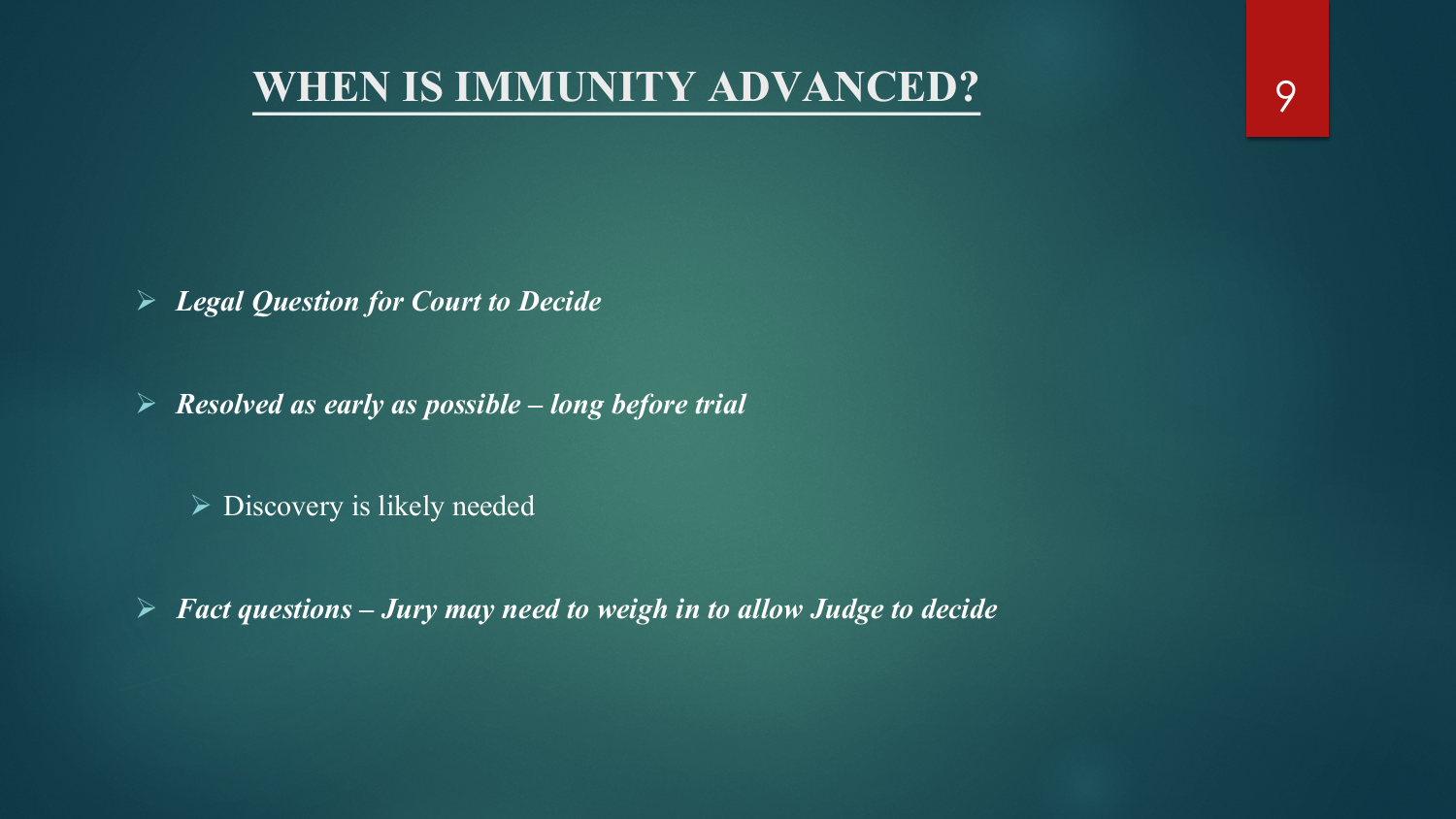- *Two Prong Test – Saucier v. Katz, 533 U.S. 194, 201-02 (2001).*
	- 1. Taken in the light most favorable to the party asserting the injury, do the facts alleged show the officer's conduct violated a constitutional or statutory right?
	- 2. If a violation could be made out on a favorable view of the parties' submissions, the next, sequential step is to ask whether the right was clearly established, which is to determine whether it would be clear to a reasonable officer his conduct was unlawful in the situation he encountered.
- *Start with Either Prong –Pearson v. Callahan, 555 U.S. 223, 236 (2009)*
	- $\triangleright$  Judge can decide which of 2 prongs are addressed first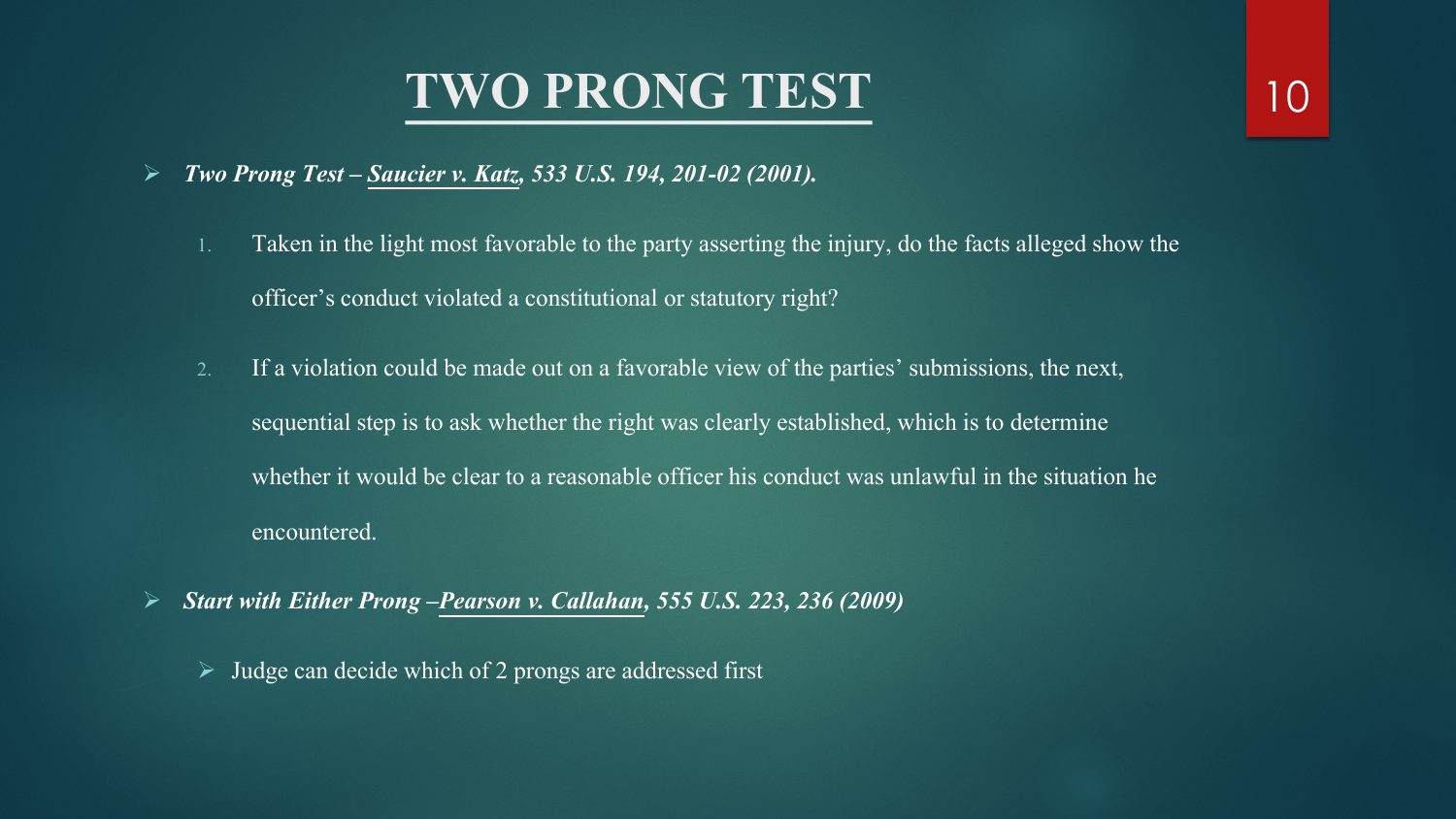11

*Violation of Constitutional or Statutory Right – Merits Of The Case*

▶ 1<sup>st</sup> Amendment: Retaliation / Speech-Forum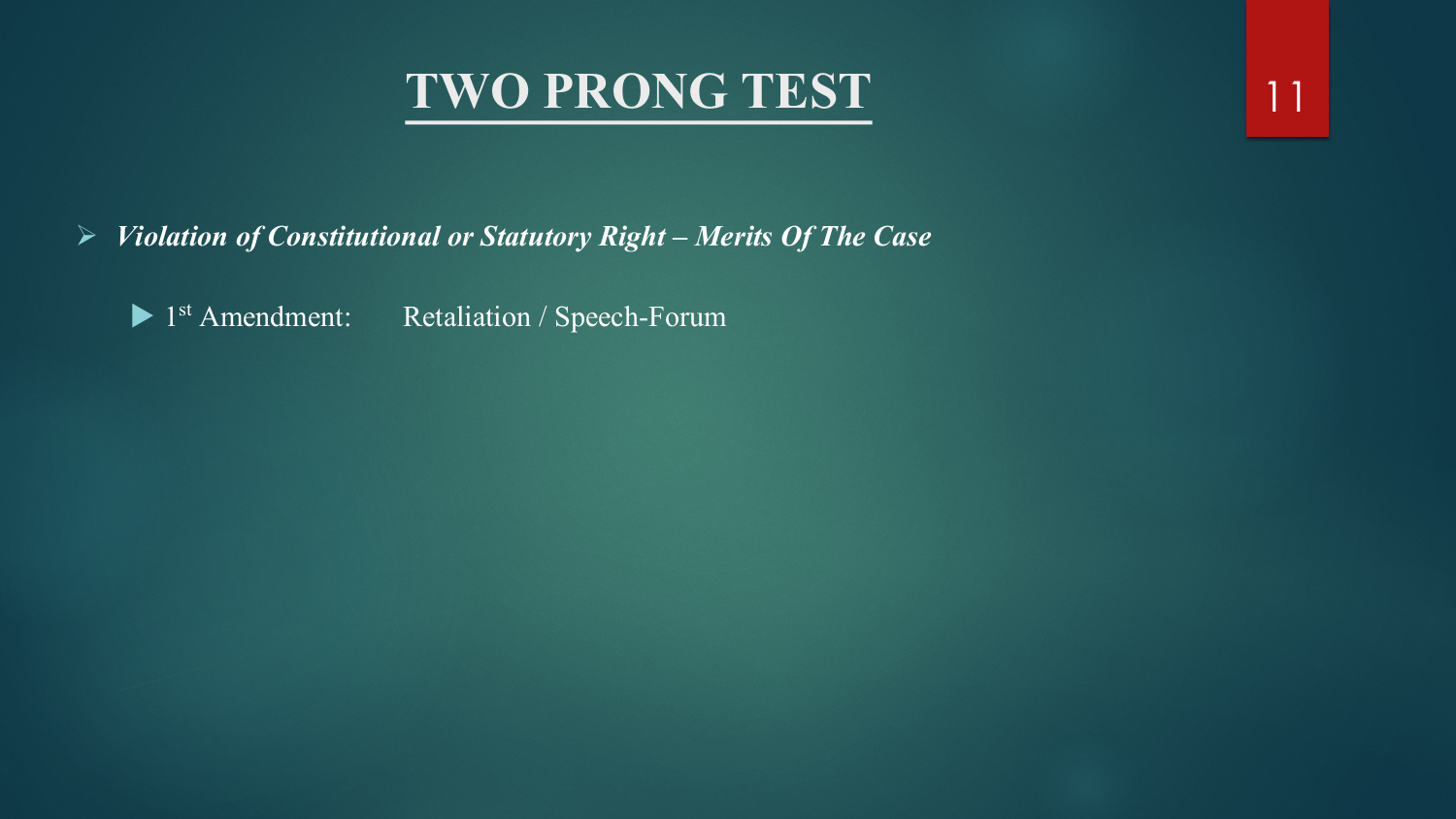- *Violation of Constitutional or Statutory Right – Merits Of The Case*
	- $\triangleright$  4<sup>th</sup> Amendment: Excessive Force / Illegal Search and Seizure / Probable Cause
		- $\triangleright$  Force Permitted:
			- 1. Was it unreasonable or excessive
			- 2. Facts & circumstances
			- 3. Not 20/20 hindsight
			- 4. 2021 Minnesota statute change for deadly force
		- ▶ Seizure = Use of force with intent to restrain but not accidental force. Torres v. Madrid, 141 S. Ct. 989, 998 (2021)
		- ▶ Probable Cause or Arguable Probable Cause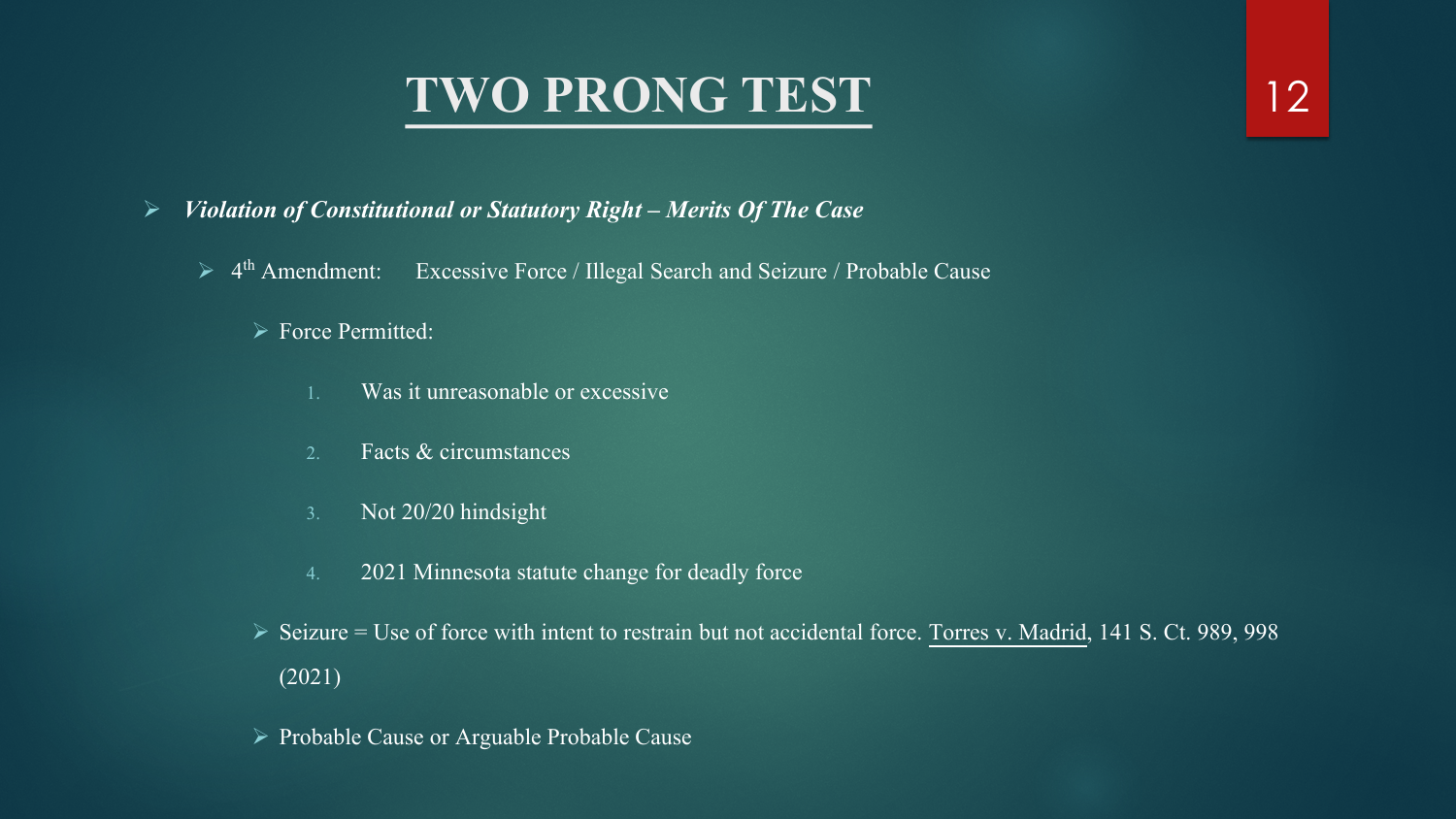- *Violation of Constitutional or Statutory Right – Merits Of The Case*
	- $\geq 8^{th}$ -14<sup>th</sup> Amendment: Medical needs
		- Deliberate indifference to serious medical need.
		- $\triangleright$  Deliberately disregard medical need = akin to criminal recklessness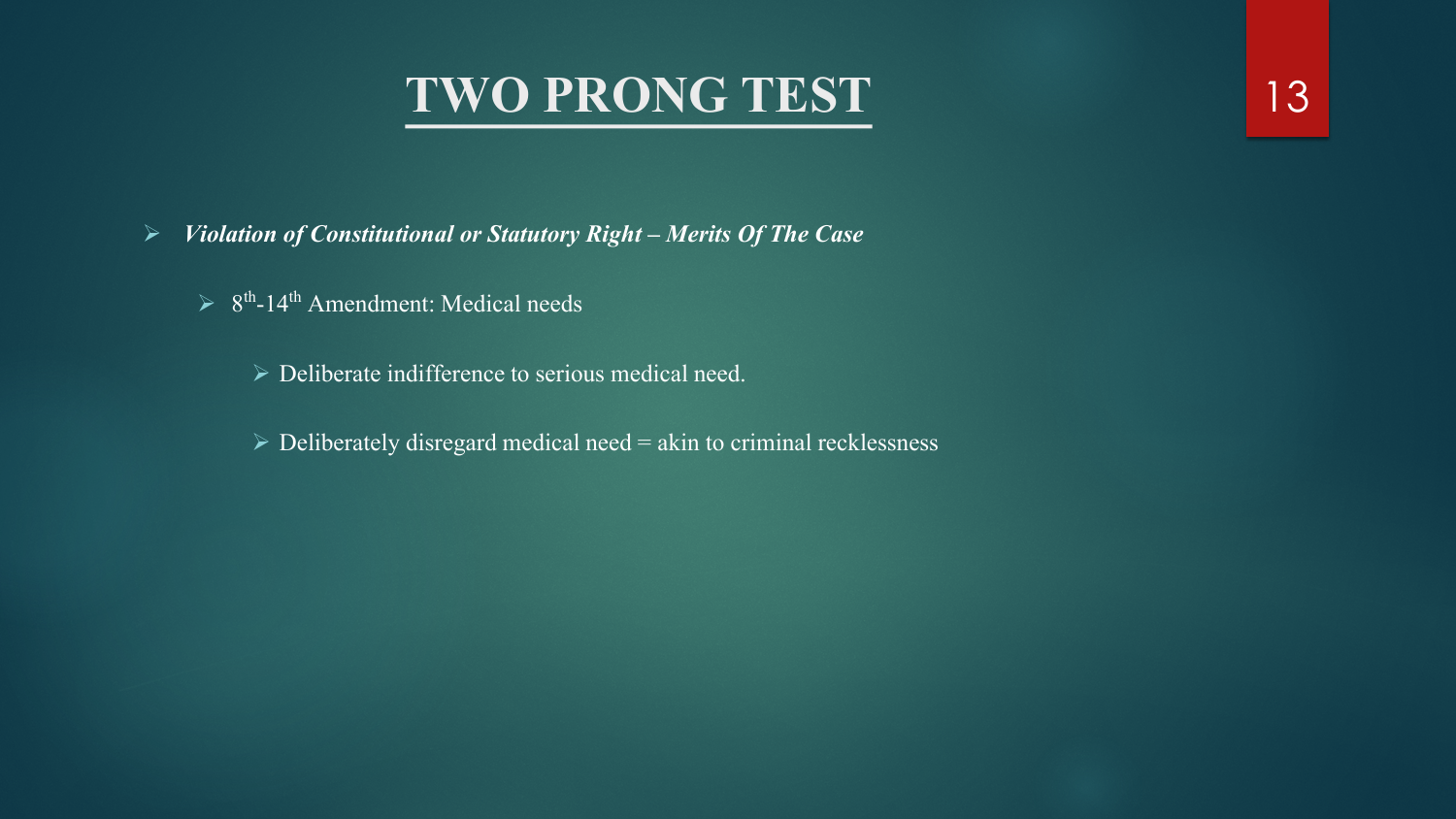14

- *Violation of Constitutional or Statutory Right*
	- $\triangleright$  Intended to provide meaningful contribution to constitutional law development
	- $\triangleright$  Courts hesitate to analyze this prong as recognized in Pearson case:
		- Fact intensive so provide little guidance for future cases
		- Lower court decision has little value if higher court decides constitutional issue
		- Decision may rest on interpretation of state law value only for that state.
		- Departs from general rule of constitutional avoidance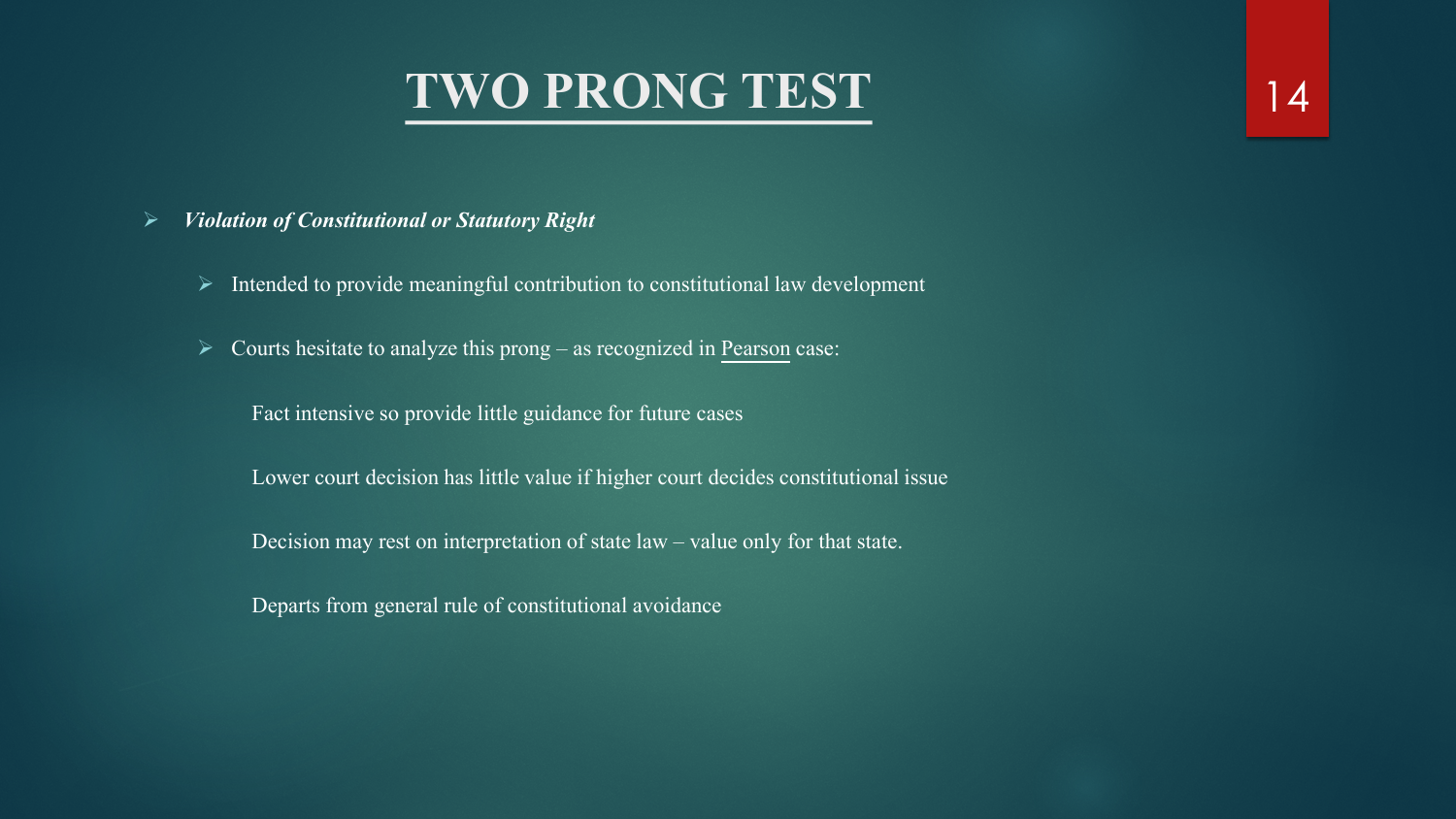- *Constitutional or Statutory Right Clearly Established*
	- $\triangleright$  Clear to a reasonable officer his conduct was unlawful in the situation he encountered.
	- $\triangleright$  Kisela v. Hughes, U.S. , 138 S. Ct. 1148 (2018)
		- Fair notice that conduct was unlawful– judged by law at time of conduct
		- Does not require case directly on point
			- Caveat: In excessive force case entitled to QI unless precedent "squarely governs"
		- "Precedent must have placed statutory or constitutional question beyond debate"
		- Why: "Immunity protects all but the plainly incompetent or those who knowingly violate the law."
	- $\triangleright$  Plaintiff's burden to prove right was clearly established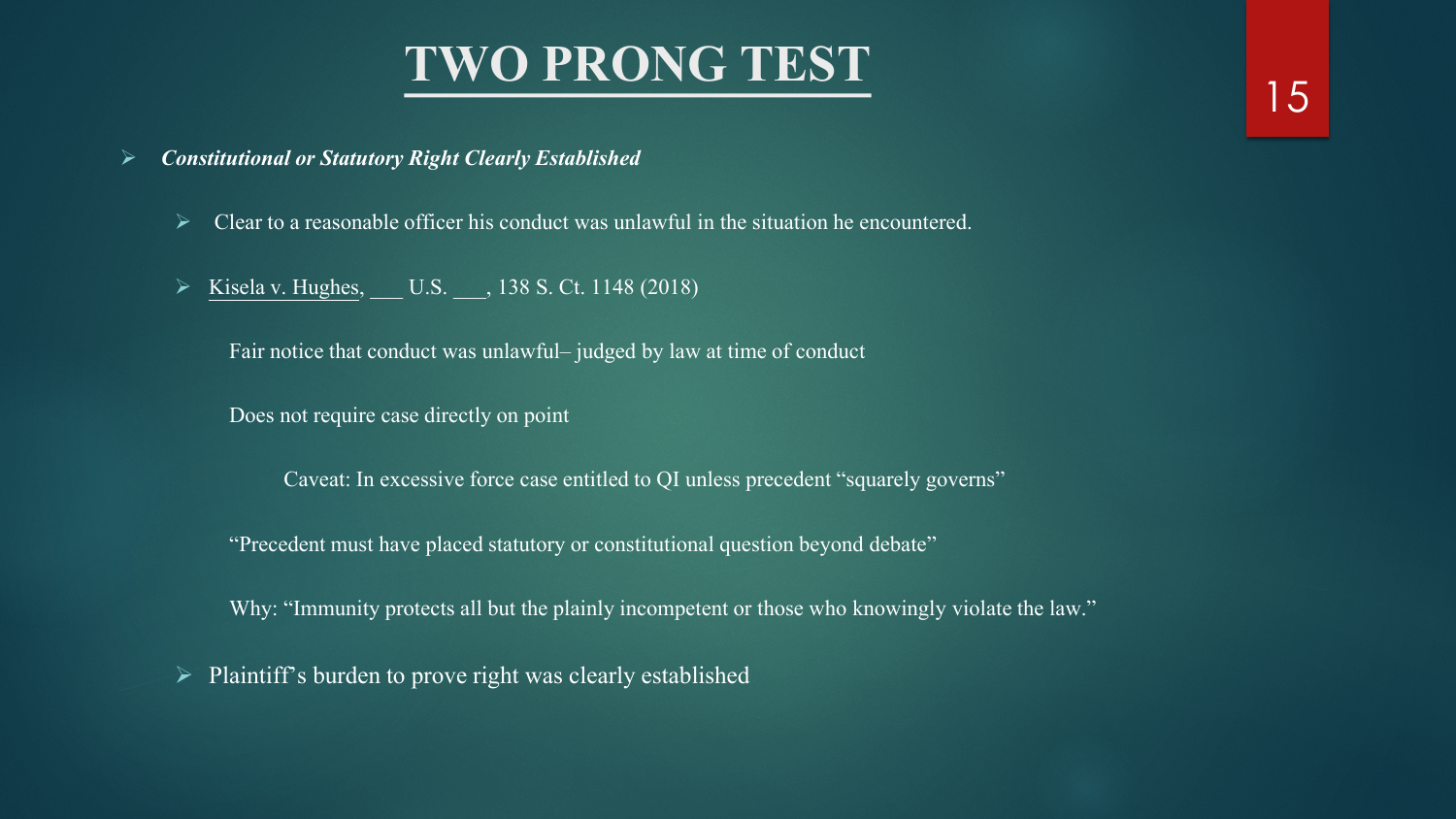- *Constitutional or Statutory Right Clearly Established*
	- $\triangleright$  How demonstrate right clearly established

L.G. through M.G. v. Columbia Pub. Sch., 990 F.3d 1145, 1147-48 (8<sup>th</sup> Cir. 2021):

- 1. Existing circuit precedent with sufficiently similar facts.
- 2. "A robust consensus of cases of persuasive authority."
- 3. "In rare instances, that a general constitutional rule applies with 'obvious clarity.'"
- $\triangleright$  Why:

Immunity protects all but the plainly incompetent or those who knowingly violate the law

Liability only for transgressing bright lines, not for making bad guesses in gray areas.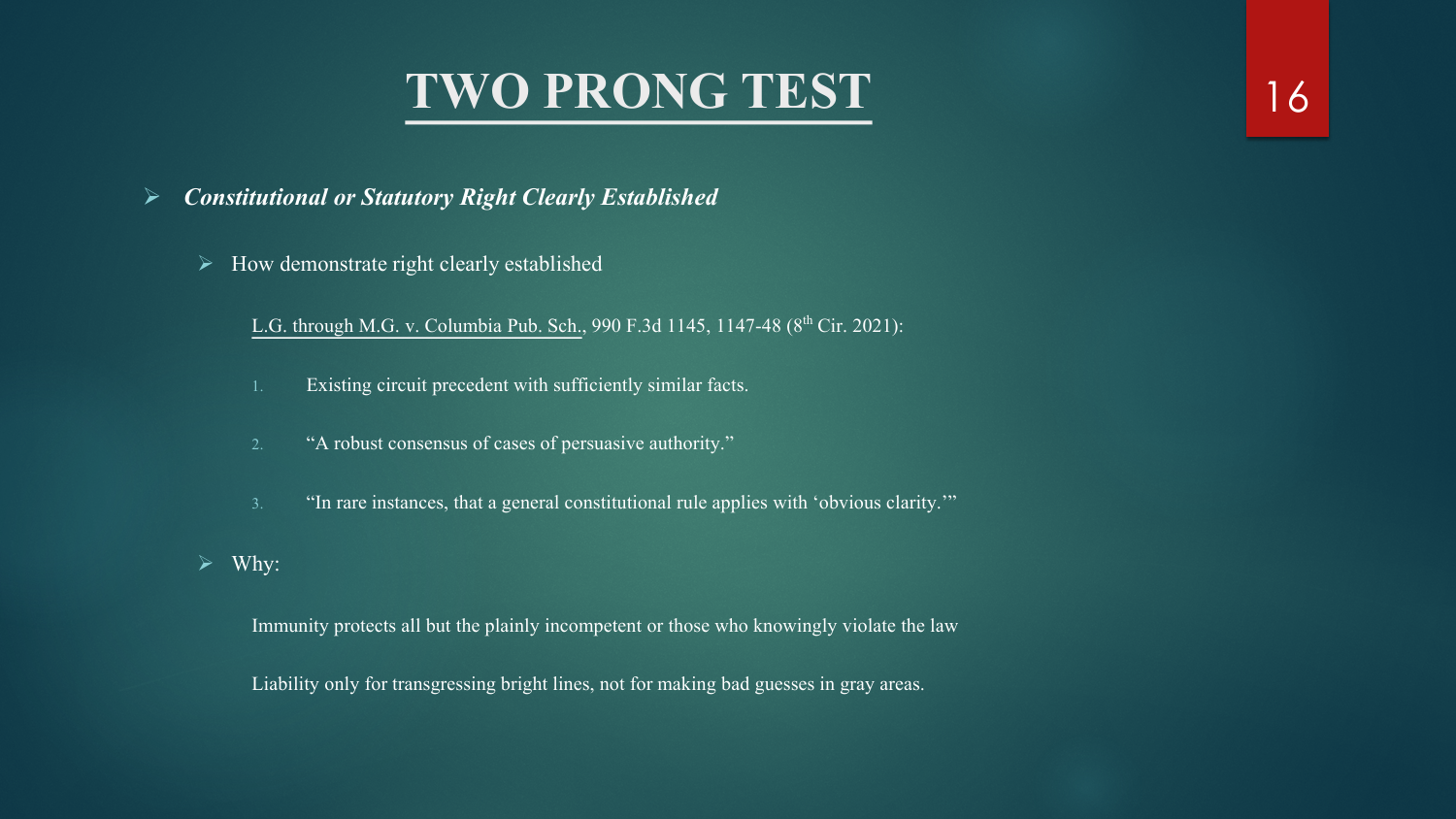# **QUALIFIED IMMUNITY APPEAL**

# 17

#### *Entitled to immediate appeal if denied QI by trial court.*

Exception: Genuine Issue of Material Fact (Scott v. Harris, 550 U.S. 372, 380 (2007))

 $\triangleright$  Facts must be viewed in the light most favorable to the nonmoving party – the Plaintiff

- $\triangleright$  Plaintiff must present more than some metaphysical doubt as to the material facts.
- $\triangleright$  Some factual dispute not enough must be genuine issue of material fact
- $\triangleright$  Two stories, and one blatantly contradicted by record, so no reasonable jury could believe it, that version of facts should not be adopted.
- *Stay of case pending appeal.*